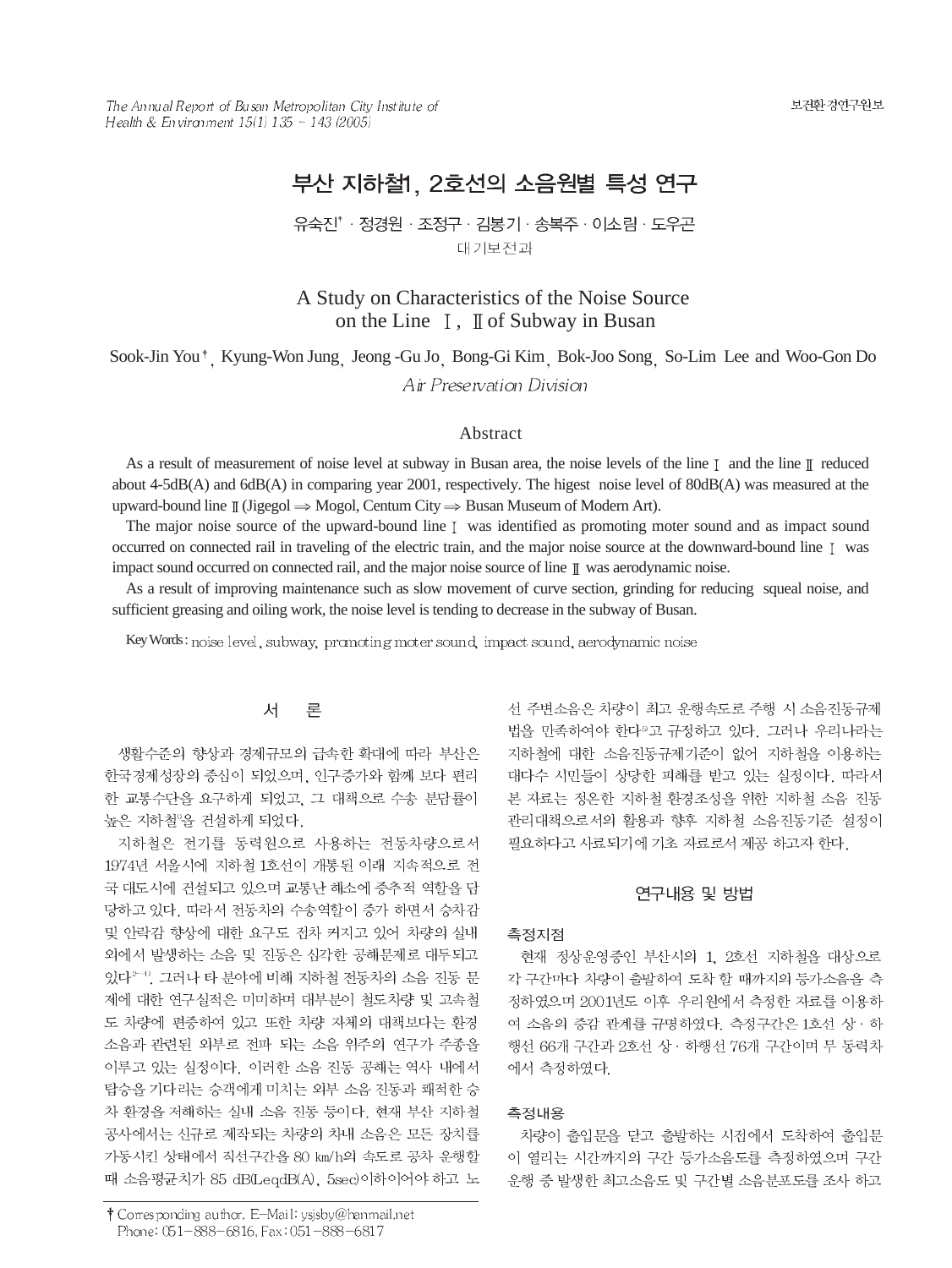주파수분석을 통하여 소음원을 조사 하였다.

#### 측정장비 및 조건

Symphonie Measurement System 01dB(프랑스) 자동소 음측정기를 사용하였으며 소음계의 마이크로폰은 삼각대를 사 용하여 1.5 m높이로 하였으며, 청감보정회로는 A특성에 고정 하고, 동특성은 빠름으로 측정하였다.

#### 결과 및 고찰

#### 각 노선별 측정결과

#### 1호선(상 · 하행선 : 노포동 ⇔ 신 평, 66개 구간)

1호선의 경우 2001년 측정결과와 비교하여 상행선 최고 8 dB(A), 하행선 최고 7 dB(A)이 감소한 것으로 조사되었다. 이 는 최고소음 발생구간에 대한 교통공단의 소음대책이 효과를 나타낸 것으로서 곡선구간의 완속 운행 및 스퀼소음 발생구간 에 대한 레일연마, 도유작업 등을 통한 지속적인 소음저감 노 력이 실효를 거둔 것으로 여겨진다.

그러나 일부 구간에서의 등가소음도는 지하철 소음기준에는 적합하나 구간별 최고 소음도(전체구간 평균)가 상행선 82 dB(A), 하행선 84 dB(A)로 58~73%이상이 80 dB(A)을 초과 하여 개선이 필요한 것으로 조사되었다. 1호선 상 · 하행선 중 최고소음도가 80 dB(A) 이상인 구간(안내방송음은 제외)은 상 행선 (노포동 ⇒ 신 평) 22개 구간, 하행선 (신 평 ⇒ 노포동) 19 개 구간으로 상· 하행선이 유사한 것으로 측정되었으나. 85 dB(A)이상인 구간은 상행선 3개 구간으로 부전동역에서 서면 역 87 dB(A), 법내골역에서 법일동역 87 dB(A), 중앙동에서 남포동역 86 dB(A)이며, 하행선 8개 구간은 연산동역에서 교 대앞역 91 dB(A), 범일동에서 범내골역 88 dB(A), 남포동역 에서 중앙동역 88 dB(A), 부전동역에서 양정역 87 dB(A), 부 대앞역에서 장전역 86 dB(A), 자갈치역에서 남포동역 86 dB(A), 대티역에서 서대신동역 86 dB(A), 토성동역에서 자갈 치역 85 dB(A) 로 상행보다 하행선의 최고소음도 발생구간이 많은 것으로 측정되었다.

또한 상행선(노포동 ⇒ 신 평)의 최고소음 발생원은 추진모 터음 발생횟수가 10회(45%), 불연속 레일 충격음 8회(36%), 스퀼소음 3회(14%), 환풍기소음 1회(5%)로 전동차 출발 시 발 생하는 추진모터음과 전동차 주행 시 불연속 레일 충격음이 주 소음원으로 조사되었다.

하행선(신 평 => 노포동)의 경우 추진모터음 4회(21%), 불연 속 레일 충격음 13회(68%), 환풍기 2회(11%)로 불연속 레일 충격음이 상행선보다 하행선에서 더 많이 발생하는 것으로 측 정되었다. 하행선 중 불연속 레일 충격음 발생이 특히 높은 구 간은 연산동역에서 교대앞역 91 dB(A), 남포동역에서 중앙동 역 88 dB(A), 대티역에서 서대신동역 86 dB(A), 자갈치역에 서 남포동역 86 dB(A)으로 평균 4~7 sec정도 발생하여 부산 지하철의 전동차 제작기준을 초과하는 것으로 측정되어 이에 대한 대책이 필요한 것으로 조사되었다. 1호선 주행 시 자주 발생하는 전동차의 추진모터음 및 스퀼소음 등이 빈번하게 발 생하여 이용시민들이 지하철을 이용하는 동안 높은 소음에 노 출되는 것으로 측정되었다.

#### $22d($ 상 · 하행선 : 호 포  $\Leftrightarrow$  장 산, 76개 구간)

2호선의 경우 과년도 측정결과(2001년 2회, 2002년 1회,

 $[1]init \cdot dR(\Delta)]$ 

Table 1. Result of measurement(2001  $\approx$  2005)

|            | $1.4010 \pm 1.1000$ are the contractive measurement $2000 \pm 1.0000$ |               |                 |               | $UIII$ , $UU1$                           |
|------------|-----------------------------------------------------------------------|---------------|-----------------|---------------|------------------------------------------|
|            | Line I                                                                |               | Line II         |               | 지하철 소음기준                                 |
| item       | $up$ $-w$ av                                                          | down-way      | $up$ $-w$ a $v$ | down-way      | (도시철도법 제22조의 3)                          |
| 1차('01.07) | $77(88 - 74)$                                                         | $76(79 - 72)$ | $78(85 - 72)$   | $78(84 - 70)$ | ㅇ건설교통부고시                                 |
| 2차('01.09) | $74(77 - 71)$                                                         | $75(79 - 70)$ | $77(83 - 71)$   | $76(81 - 69)$ | (차내소음 제한기준)<br>80dB(A)이하                 |
| 3차('02.08) |                                                                       |               | $74(78 - 68)$   | $75(81 - 68)$ | (2000년이후 제작 차량 적용)                       |
| 4차('03.09) |                                                                       |               | $75(81 - 68)$   |               | ㅇ부산 지하철 1.2호선 '85년,<br>'99년에 제작(전동차 차내소음 |
| 5차('05.02) | $72(76-69)$                                                           | $72(76 - 66)$ | $72(80 - 64)$   | $72(81 - 64)$ | 기준 85 dB(A) 이하로 설계)                      |
|            |                                                                       |               |                 |               |                                          |







Fig. 2. Variation of noise level in the Line I (down-way).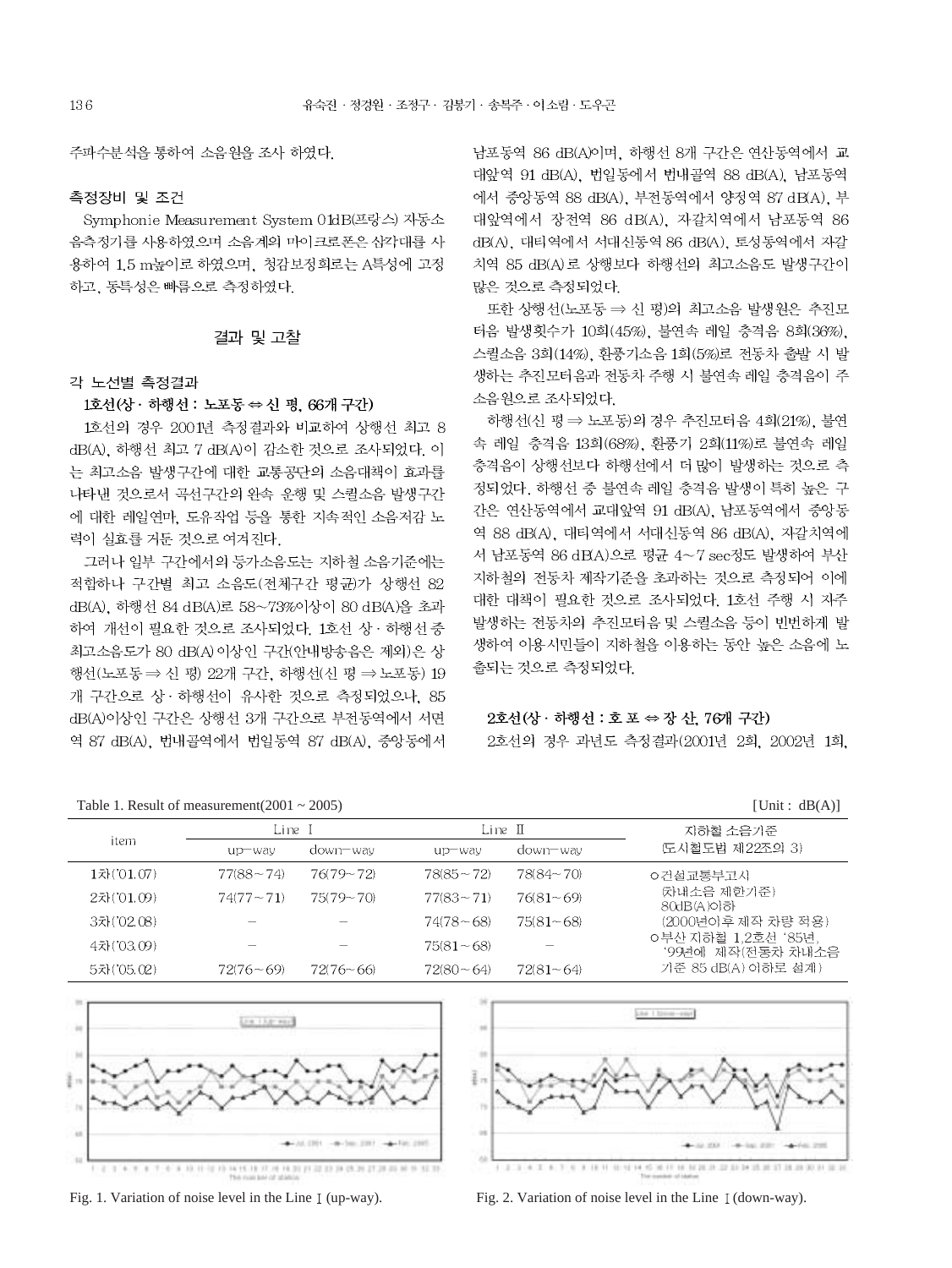Table 2. Comparison of noise level measured with year (Line 1) [Unit : leq dB(A)]

|              | Fabre 2. Comparison of noise fever measured while year (Effice) $\mu$ |      |      |                   |                               |                                            |      |                     |      | $\lbrack \text{OIII} \cdot \text{ICQ } \text{UD}(A) \rbrack$ |
|--------------|-----------------------------------------------------------------------|------|------|-------------------|-------------------------------|--------------------------------------------|------|---------------------|------|--------------------------------------------------------------|
|              |                                                                       |      |      | Line I $(up-way)$ |                               |                                            |      | Line I $(down-way)$ |      |                                                              |
|              | Line                                                                  | Jul. | Sep. | Feb.              | variation                     | Line                                       | Jul. | Sep.                | Feb. | variation                                                    |
|              |                                                                       | 2001 | 2001 | $200\,$           |                               |                                            | 2001 | 2001                | 2005 |                                                              |
| $\mathbf{1}$ | Nopo ->dong Beomeosa                                                  | 78   | 75   | 72                | $\blacktriangledown_6 - 3$    | Beomeosa→Nopo-dong                         | 78   | 77                  | 73   | $\blacktriangledown$ 5 ~ 4                                   |
| 2            | Beomeosa $\rightarrow$ Namsan-dong                                    | 77   | 75   | 71                | $\blacktriangledown_6 - 4$    | Namsan-dong⇒Beomeosa                       | 77   | 75                  | 71   | $\blacktriangledown_6 - 4$                                   |
| 3            | Namsan-dong⇒Dusil                                                     | 76   | 74   | 71                | $\blacktriangledown 5 - 3$    | Dusil→Namsan-dong                          | 75   | 75                  | 70   | $\blacktriangledown_5$                                       |
| 4            | Dusil $\rightarrow$ Guseo – dong                                      | 77   | 72   | 70                | $\blacktriangledown$ 7 ~ 2    | Guseo-dong →Dusil                          | 74   | 71                  | 69   | $\blacktriangledown$ 5 ~ 2                                   |
| 5            | Guseo-dong $\rightarrow$ Jangjeon-dong                                | 78   | 74   | 71                | $\blacktriangledown$ ~3       | Jangjeon –dong →Guseo – dong               | 75   | 74                  | 71   | $\Psi 4 \sim 3$                                              |
| 6            | Jangjeon−dong⇒Pusan Nať I Univ.                                       | 79   | 75   | 72                | $\blacktriangledown$ 7 ~ 3    | Pusan Nat'l Univ.⇒Jangjeon−dong            | 76   | 74                  | 72   | $\Psi 4 - 2$                                                 |
| 7            | Pusan Nat'l Univ.⇒Oncheonjang                                         | 75   | 72   | 70                | $\blacktriangledown 5 - 2$    | Oncheonjang→Pusan Nat'l Univ.              | 75   | 75                  | 72   | $\blacktriangledown$                                         |
| 8            | Oncheon inng $\rightarrow$ veongnyun – dong                           | 77   | 73   | 71                | $\blacktriangledown_6 \sim 2$ | Mveongnvun−dong⇒Oncheonian                 | 75   | 74                  | 72   | $\blacktriangledown$ 3~2                                     |
| 9            | Myeongnyun-dong $\rightarrow$ Dongnae                                 | 77   | 71   | 69                | $\blacktriangledown 8 - 2$    | Dongnae⇒Myeongnyun−dong                    | 75   | 73                  | 69   | $\nabla 6 - 4$                                               |
| 10           | Dongnae Busan ->Nat' I Univ. Edu.                                     | 78   | 73   | 71                | $\blacktriangledown$ 7 ~ 2    | Busan Nat'l Univ. Edu. → Dongnae           | 74   | 76                  | 70   | $\blacktriangledown_6 - 4$                                   |
| 11           | Busan Nat' I Univ. Edu. $\rightarrow$ Yeonsan-dong                    | -78  | 74   | 73                | $\blacktriangledown 5 - 1$    | Yeonsan–dong Busan⇒Nať I Univ. Edu. 77     |      | 79                  | 75   | $\Psi$ 4~2                                                   |
| 12           | Yeonsan-dong → City Hall                                              | 77   | 77   | 72                | $\blacktriangledown_5$        | $City$ Hall $\rightarrow$ Yeonsan-dong     | 75   | 76                  | 73   | $\blacktriangledown$ 3~2                                     |
| 13           | City Hall $\rightarrow$ Yangjeong                                     | 76   | 74   | 70                | $\blacktriangledown_6 - 4$    | Yangjeong⇒CityHall                         | 76   | 79                  | 73   | $\blacktriangledown_6 - 3$                                   |
| 14           | Yangjeong →Bujeon-dong                                                | 78   | 74   | 72                | $\blacktriangledown_6 \sim 2$ | Bujeon-dong⇒Yangjeong                      | 76   | 76                  | 73   | $\blacktriangledown$                                         |
| 15           | Bujeon-dong->Seomyeon                                                 | 76   | 76   | 72                | $\blacktriangledown 4$        | Seomyeon→Bujeon-dong                       | 73   | 73                  | 70   | $\blacktriangledown$                                         |
| 16           | Seomyeon →Beomnaegol                                                  | 76   | 75   | 73                | $\blacktriangledown$ 3~2      | Beomnaegol⇒Seomyeon                        | 76   | 77                  | 73   | $\Pi_4 - 3$                                                  |
| 17           | Beomnaegol $\rightarrow$ Beomil-dong                                  | 77   | 74   | 74                | $\blacktriangledown$ 3        | Beomil−dong→Beomnaegol                     | 75   | 75                  | 75   | $\overline{\phantom{0}}$                                     |
| 18           | Beomil-dong $\rightarrow$ Jwacheon-dong                               | 77   | 74   | 71                | $\blacktriangledown_6 - 3$    | Jwacheon−dong⇒Beomil−dong                  | 75   | 75                  | 72   | $\blacktriangledown$                                         |
| 19           | Jwacheon-dong⇒Busanjin                                                | 76   | 73   | 73                | $\blacktriangledown 3$        | Busaniin→Jwacheon-dong                     | 77   | 76                  | 74   | $\blacktriangledown$ 3~2                                     |
| 20           | Busanjin ⇒Choryang– dong                                              | 79   | 75   | 71                | $\blacktriangledown 8 - 4$    | Busanjin⇒Jwacheon-dong                     | 77   | 77                  | 74   | $\blacktriangledown$                                         |
| 21           | $Choyang-dong \rightarrow Busan Station$                              | 77   | 73   | 72                | $\blacktriangledown 5 - 1$    | Busan Station $\rightarrow$ Chorvang-dong  | 75   | 75                  | 71   | $\Psi$ 4                                                     |
| 22           | Busan Station $\rightarrow$ Jungang – dong                            | 77   | 75   | 71                | $\blacktriangledown_6 - 4$    | Jungang−dong →Busan Station                | 79   | 77                  | 73   | $\blacktriangledown_6 - 4$                                   |
| 23           | Jungang−dong →Nampo−dong                                              | 78   | 75   | 73                | $\blacktriangledown$ 5~2      | Nampo–dong⇒Jungang–dong                    | 77   | 76                  | 76   | $\blacktriangledown$                                         |
| 24           | Nampo-dong⇒Jagalchi                                                   | 78   | 74   | 72                | $\blacktriangledown_6 - 2$    | Jagalchi∋Nampo–dong                        | 77   | 75                  | 74   | $\blacktriangledown$ 3~1                                     |
| 25           | Jagalchi⇒Toseong-dong                                                 | 75   | 72   | 71                | $\Psi_4 - 1$                  | Toseong-dong⇒Jagalchi                      | 74   | 73                  | 70   | $\Psi 4 - 3$                                                 |
| 26           | Tose ong-dong $\rightarrow$ Dongdaesin – dong                         | 75   | 74   | 71                | $\Psi$ 4~3                    | Dongdaesin-dong $\rightarrow$ Toseong-dong | 76   | 74                  | 71   | $\blacktriangledown$ 5~3                                     |
| 27           | Dongdaesin−dong⇒Seodaesin−dong                                        | 74   | 71   | 72                | $\blacktriangledown 2 - 1$    | Seodaesin−dong⇒Dongdaesin−dong             | 72   | 70                  | 66   | $\blacktriangledown_6 - 4$                                   |
| 28           | Seodaesin – dong $\rightarrow$ Daeti                                  | 79   | 76   | 74                | $\blacktriangledown 5 - 2$    | Daeti⇒Seodaesin – dong                     | 77   | 76                  | 74   | $\blacktriangledown$ 3~2                                     |
| 29           | Daeti $\rightarrow$ Goejeong                                          | 77   | 74   | 71                | $\Psi_6 \sim 3$               | Goejeong⇒Daeti                             | 78   | 77                  | 72   | $\blacktriangledown_6 \sim 5$                                |
| 30           | Goejeong <sup>-&gt;</sup> Saha                                        | 78   | 77   | 72                | $\blacktriangledown_6 - 5$    | Saha →Goejeong                             | 77   | 75                  | 71   | $\blacktriangledown_6 - 4$                                   |
| 31           | Saha → Dangni                                                         | 77   | 75   | 71                | $\blacktriangledown_6 - 4$    | Dangni⇒Saha                                | 77   | 75                  | 71   | $\blacktriangledown_6 - 4$                                   |
| 32           | Dangni⇒Hadan                                                          | 80   | 76   | 72                | $\blacktriangledown 8 - 4$    | Hadan⇒Dangni                               | 78   | 76                  | 73   | $\blacktriangledown$ 5~3                                     |
| 33           | $H$ adan $\rightarrow$ Sinpyeong                                      | 80   | 77   | 76                | $\Psi$ 4~2                    | Sinpyeong⇒Hadan                            | 78   | 74                  | 71   | $\blacktriangledown$ - 3                                     |
|              | $\Omega$<br>$\mathbf{a}$ and $\mathbf{a}$ and $\mathbf{a}$            |      |      |                   |                               |                                            |      |                     |      |                                                              |

 $\frac{1}{2}$  1-33(The number of station)

2003년 1회(상행))와 비교하여 상행선 최고 13 dB(A), 하행선 최고 10 dB(A)이 감소한 것으로 조사되었다. 2호선은 1호선과 달리 일부 구간에서는 과년도의 소음도 결과보다 증가한 구간 이 있는 것으로 조사되었다. 특히 지게골역에서 못골역 구간의 소음도가 증가한 것으로 측정되었으며 센텀시티역에서 시립미 술관역(상행 80, 하행 81) 구간의 등가소음도가 80 dB(A)이상 으로 나타나 대책이 수립되어야 할 것으로 측정되었다..

구간별 최고소음도를 살펴보면 상행선(호 포⇒ 장 산) 중 지 게골역에서 못골역 89 dB(A), 센텀시티역에서 시립미술관역 88 dB(A)이 가장 높게 발생하였으며, 최고 소음원은 곡선구간 의 전동차 운행 시 발생하는 공력소음으로 조사되었다. 소음성 난청을 유발하는 80 dB(A) 이상 소음도 중 폭로시간이 가장 긴 구간은 덕천역에서 구명역(28 sec), 수정역에서 덕천역(24 sec) 순으로 최고 소음도는 87~86 dB(A)인 것으로 측정되었다. 상 행선의 최고 소음도 발생구간 중 80 dB(A) 이상인 소음의 발생 구간은 공력소음 15구간(71%), 스퀼소음 3구간(14%), 환풍기 1 구간(5%), 제동소음 2구간(10%)으로 주 소음원은 공력소음으로 조사되었다. 지게골역에서 못골역 구간의 주파수 대역별 최고 소음도 분포를 보면 250 Hz~1 KHz 사이의 소음도가 80 dB(A) 이상인 것으로 나타나 추후 방음 재질 선택 시 고려해야 할 것으로 사료된다. 하행선(장산 ⇒ 호 포)의 경우 최고소음도 발생구간은 장산역에서 중동역 89 dB(A), 시립미술관역에서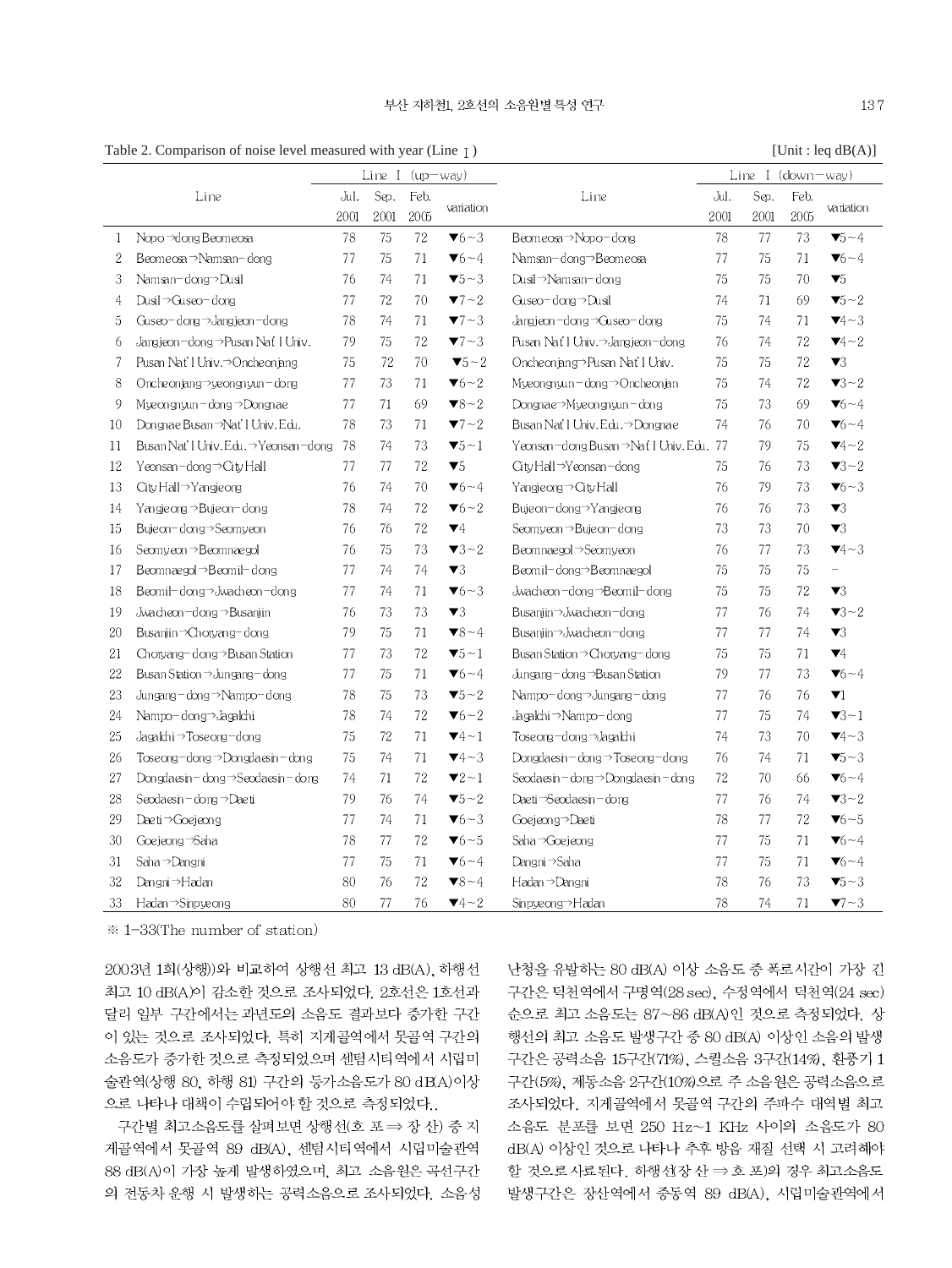Table 3. Equivalence noise level and the highest noise source (Line I) [Unit : dB(A)]

|                  | Line $I$ (up-way)                             | Leg | Lmin Lmax    |               | the highest<br>noise source | Line $I$ (down-way)                                   | Leg                      |    | Lmin Lmax     | the highest<br>noise source |
|------------------|-----------------------------------------------|-----|--------------|---------------|-----------------------------|-------------------------------------------------------|--------------------------|----|---------------|-----------------------------|
| $\mathbf{1}$     | Nopo-dong $\neg$ Beomeosa                     | 72  | 55           | 86            |                             | amouncements Beomeosa→Nopo-dong                       | 73                       | 54 |               | 84 impact                   |
| $\boldsymbol{2}$ | Beomeosa $\rightarrow$ Namsan-dong            | 71  | 55           | 79            | $\overline{\phantom{0}}$    | Namsan–dong⇒B <i>e</i> omeosa                         | 71                       | 55 |               | 86 amouncements             |
| 3                | Namsan-dong⇒Dusil                             | 71  | 56           | 80            | moter                       | Dusil⇒Namsan– dong                                    | 70                       | 55 |               | 80 moter                    |
| 4                | Dusil→Guseo-dong                              | 70  | 55           | 81            | moter                       | Guseo-dong $\neg$ Dusil                               | 69                       | 56 | $78 -$        |                             |
| 5                | Guseo-dong $\rightarrow$ Jangjeon-dong        | 71  | 56           | 81            |                             | $amnum$ ements Jangjeon-dong $\rightarrow$ Guseo-dong | 71                       | 54 |               | 82 impact                   |
| 6                | Jangieon −dong →Pusan Nat I Univ.             | 72  | 56           | 85            |                             | amouncements Pusan Nat'l Univ.⇒Jangieon−dong          | 72                       | 55 |               | 86 impact                   |
| 7                | Pusan Nat'l Univ.⇒Oncheoniang                 | 70  | 57           | 80            | squeal                      | Oncheonjang→Pusan Nat'l Univ.                         | 72                       | 55 | 85            | amouncements                |
| 8                | Oncheoniang $\rightarrow$ Mueongnuun $-$ dong | 71  | 56           | 83            | moter                       | Mueongnuun-dong $\rightarrow$ Oncheoniang             | 72                       | 58 | 84            | amouncements                |
| 9                | Myeongnyun-dong $\rightarrow$ Dongnae         | 69  | 55           | 83            | moter                       | Dongnae⇒Myeongnyun−dong                               | 69                       | 54 | 82            | moter                       |
| 10               | Dongnae→Busan Nat'l Univ.Edu.                 | 71  | 56           | 83            |                             | amouncements Busan Nat'l Univ. Edu.→Dongnae           | 70                       | 55 | 83            | amouncements                |
| 11               | Busan Nat'l Univ. Edu.→Yeonsan-dong           | -73 | 55           | 84            | impact                      | Yeonsan–dong →Busan Nat'l Univ. Edu. 75               |                          | 54 |               | 91 $f_{cm}$ + impact        |
| 12               | Yeonsan-dong⇒City Hall                        | 72  | 55           | 79            | $\equiv$                    | City Hall→Yeonsan-dong                                | 73                       | 54 | 86.           | amouncements                |
| 13               | City Hall $\rightarrow$ Yangjeong             | 70  | 54           | 82            | moter                       | Yangieong → City Hall                                 | 73                       | 55 | 84            | impact+<br>announcements    |
| 14               | Yangjeong⇒Bujeon-dong                         | 72  | 55           | 83            | <i>amouncements</i>         | Bujeon-dong⇒Yangjeong                                 | 73                       | 54 | 87            | impact+<br>announcements    |
| 15               | Bujeon−dong→Seomveon                          | 72  | 56           | 87            | fan                         | Seomveon ⇒Buie on- dong                               | 70                       | 56 | 82            | fan                         |
| 16               | Seomyeon → Beomnaegol                         | 73  | 55           | 82            | impact                      | Beomnægol⇒Seomyeon                                    | 73                       | 54 | 86.           | amouncements                |
| 17               | Beomnaegol→Beomil-dong                        | 74  | 57           | 87            | impact                      | Beomi⊢dong⇒Beomnaegol                                 | 75                       | 54 | 88            | impact                      |
| 18               | Beomil-dong→Jwacheon-dong                     | 71  | 55           | 80            | impact                      | Jwacheon−dong→Beomil−dong                             | 72                       | 55 |               | 82 impact                   |
| 19               | Jwacheon-dong→Busanjin                        | 73  | 55           | 83            | impact                      | Busaniin →Jwacheon-dong                               | 74                       | 55 |               | 84 impact                   |
| 20               | Busaniin $\rightarrow$ Chorvang-dong          | 71  | 55           | 79            |                             | Busaniin →Jwacheon-dong                               | 74                       | 56 |               | 84 impact                   |
| 21               | Choryang-dong $\rightarrow$ Busan Station     | 72  | 56           | 83            | moter                       | Busan Station ⇒Choryang– dong                         | 71                       | 56 |               | 82 amouncements             |
| 22               | Busan Station $\rightarrow$ Jungang – dong    | 71  | 55           | 79            | $\overline{\phantom{a}}$    | $Jungang-dong \rightarrow Busan Station$              | 73                       | 56 |               | 88 amouncements             |
| 23               | $Jungang-dong \rightarrow Nampo-dong$         | 73  | 56           | 86            | impact                      | Nampo-dong⇒Jungang-dong                               | 76                       | 55 |               | 88 impact                   |
| 24               | Nampo–dong⇒Jagalchi                           | 72  | 55           | 82            | moter                       | Jagalchi⇒Nampo–dong                                   | 74                       | 56 |               | 86 impact                   |
| 25               | Jagalchi → Toseong – dong                     | 71  | 55           | 83            | moter                       | Toseong−dong⇒Jagalchi                                 | 70                       | 55 |               | 85 moter                    |
| 26               | Toseong-dong $\rightarrow$ Dongdaesn-dong     | 71  | 56           | 81            | squeal                      | Dongdaesin – dong $\rightarrow$ Toseong – dong        | 71                       | 55 | $79 -$        |                             |
| 27               | Dongdaesin−dong⇒Seodaesin−dong                | 72  | 55           | 83            | squeal+fan                  | Seodaesin−dong⇒Dongdaesin−dong                        | 66                       | 55 |               | 83 amouncements             |
| 28               | Seodaesin – dong ⇒Daeti                       | 74  | 55           | 83            | impact                      | Daeti⇒Seodaesin−dong                                  | 74                       | 55 |               | 86 impact                   |
| 29               | Dæti⇒Goejeong                                 | 71  | 56           | 79            | ÷,                          | Goeieong⇒Daeti                                        | 72                       | 56 | 86.           | amouncements                |
| 30               | Goejeong <sup>-</sup> Saha                    | 72  | 55           | 82            | moter                       | Saha → Goejeong                                       | 71                       | 55 |               | 80 moter                    |
| 31               | Saha →Dangni                                  | 71  | 56           | 82            | moter                       | Dangni⇒Saha                                           | 71                       | 55 |               | 85 amouncements             |
| 32               | Dangni →Hadan                                 | 72  | 56           | 78            | $\overline{\phantom{0}}$    | Hadan ⇒Dangni                                         | 73                       | 55 |               | 83 impact                   |
| 33.              | Hadan $\rightarrow$ Sinpy eong                | 73  | 56           | 83            |                             | squeal+impact Sinpyeong⇒Hadan                         | 71                       | 56 | 81.           | amouncements                |
|                  | Average                                       | 72  | 55           | 82            |                             | Average                                               | 72                       | 55 | $84 -$        |                             |
|                  | Over $80$ dB(A)                               |     |              | 22 sections * |                             | Over $80$ dB(A)                                       |                          |    | 19 sections * |                             |
|                  | Over 85 dB(A)                                 |     | 3 sections * |               |                             | Over 85 dB(A)                                         | 8 sections <sup>**</sup> |    |               |                             |

 $\mathbb X$  except announcements





Fig. 3. Variation of noise on the Line  $\mathbb I$  (up-way). Fig. 4. Variation of noise on the Line  $\mathbb I$  (down-way).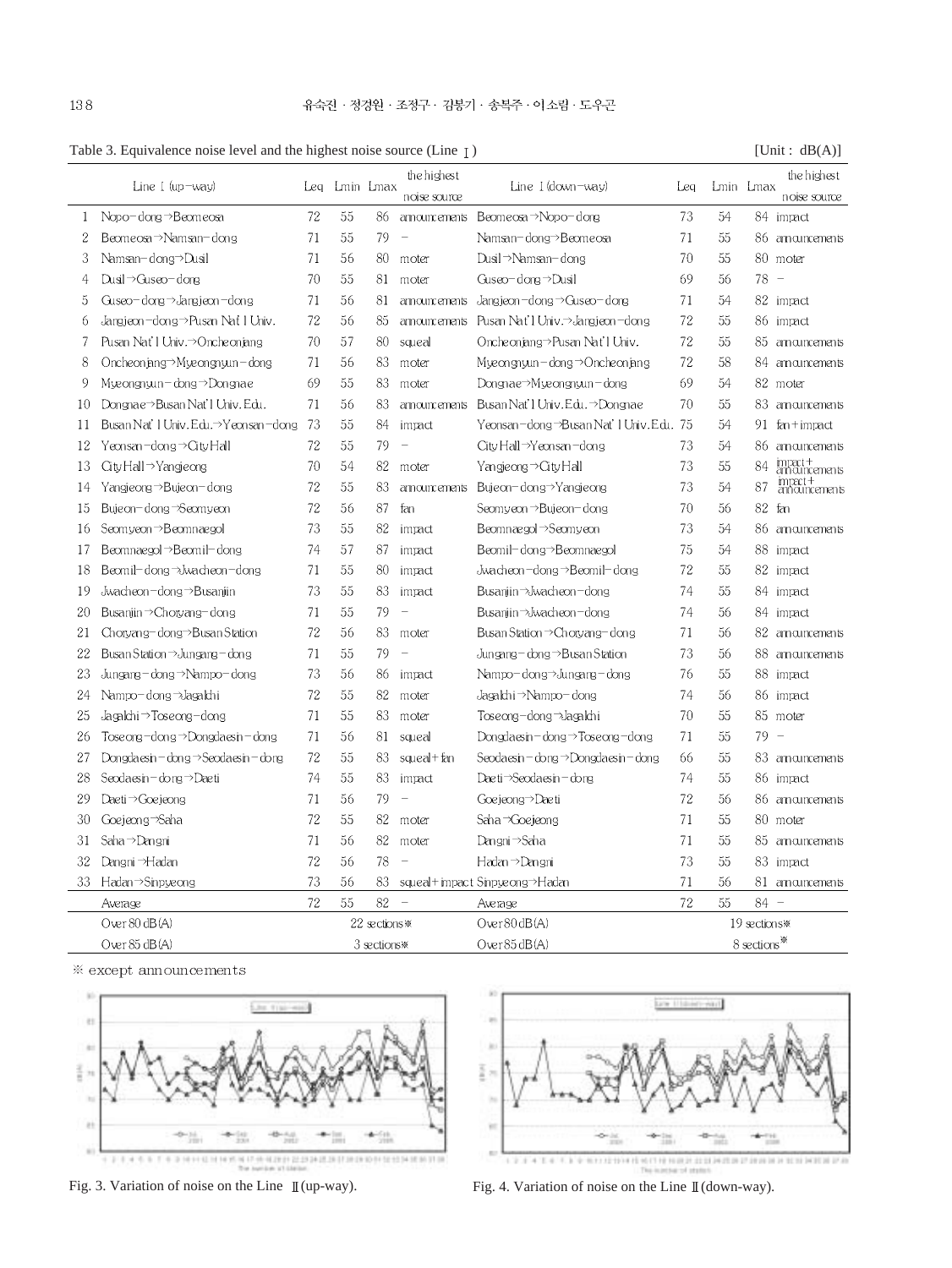Table 4. Comparison of noise level measured with year (Line  $\mathbb{I}$ ) [Unit : leq dB(A)]

|    | Line $II$ (up-way)                          |      |      |                          |                |      |                                                                           |                                               | Line $II$ (down-way) |                          |                          |      |                               |  |
|----|---------------------------------------------|------|------|--------------------------|----------------|------|---------------------------------------------------------------------------|-----------------------------------------------|----------------------|--------------------------|--------------------------|------|-------------------------------|--|
|    | Line                                        |      | Sep. | Aug                      | Sep.           | Feb. |                                                                           | Line                                          | Jul.                 | Sep.                     | Aug.                     | Feb. |                               |  |
|    |                                             | 2001 | 2001 | 2002                     | 2003           | 2005 | variation                                                                 |                                               | 2001                 | 2001                     | 2002                     | 2005 | variation                     |  |
| 1  | Jungdong ->Jangsan                          |      |      | $\qquad \qquad -$        | 77             | 72   | $\blacktriangledown_5$                                                    | Jangsan → Jungdong                            |                      |                          |                          | 77   | $\sim$                        |  |
| 2  | Haeundae $\rightarrow$ Jungdong             |      |      |                          | 74             | 70   | $\Psi 4$                                                                  | Jungdong Haeundae                             |                      |                          |                          | 69   | $\overline{\phantom{a}}$      |  |
| 3  | Donsbaek → Haeundae                         |      |      |                          | 79             | 79   | $\hspace{1.0cm} \rule{1.5cm}{0.15cm} \hspace{1.0cm} \rule{1.5cm}{0.15cm}$ | Haeundae⇒Dongbaek                             |                      |                          |                          | 74   | $\sim$                        |  |
| 4  | Busan Museum of Modem Art<br>⇒Dongbaek      |      |      |                          | 74             | 75   | $\blacktriangle$ 1                                                        | Dongback<br>⇒Busan Museum of Modem Art        |                      |                          |                          | 74   | $\overline{\phantom{a}}$      |  |
| 5  | Centum City<br>⇒Busan Museum of Modem Art   |      |      |                          | 81             | 80   | $\blacktriangledown$ 1                                                    | Busan Museum of Modem Art<br>⇒Centum Citv     |                      |                          |                          | 81   | $\overline{\phantom{a}}$      |  |
| 6  | Millak $\rightarrow$ Centum City            |      |      |                          | 77             | 75   | $\blacktriangledown$                                                      | Centum City⇒Millak                            |                      |                          |                          | 71   | $\sim$                        |  |
| 7  | Suyeong⇒Millak                              |      |      |                          | 78             | 72   | $\blacktriangledown_6$                                                    | Millak⇒Suveong                                |                      |                          |                          | 71   | $\overline{\phantom{a}}$      |  |
| 8  | Gwangan →Suyeong                            |      |      | $\overline{\phantom{0}}$ | 73             | 70   | $\blacktriangledown$ 3                                                    | Suyeong → Gwangan                             |                      |                          |                          | 71   | $\overline{\phantom{a}}$      |  |
| 9  | Geumnyeonsan → Gwangan                      |      |      | $\qquad \qquad -$        | 75             | 72   | $\blacktriangledown$                                                      | Gwangan → Geumny eonsan                       |                      | $\overline{\phantom{0}}$ | $\overline{\phantom{0}}$ | 70   | $\overline{\phantom{a}}$      |  |
| 10 | Namcheon⇒Geumnyeonsan                       | 78   | 76   | 74                       | 75             | 71   | $\blacktriangledown$ 7 – 3                                                | Geumnyeonsan∋Namcheon                         | 78                   | 75                       | 75                       | 70   | $\blacktriangledown 8 - 5$    |  |
| 11 | Kyungsung, Pukyong Nat'l Univ.<br>⇒Namcheon | -77  | 77   | 72                       | 73             | 72   | $\blacktriangledown 5 - 0$                                                | Namcheon<br>→Kyungsung, Pukyong Nat'l Univ.   | 78                   | 74                       | 72                       | 73   | $\triangle$ 1 ~ 5             |  |
| 12 | Daeyeon Kyungsung,<br>⇒Pukyong Nať I Univ.  | 76   | 76   | 73                       | 73             | 71   | $\blacktriangledown 5 - 2$                                                | Kyungsung, Pukyong Nat'l Univ. 77<br>⇒Daeveon |                      | 74                       | 73                       |      | 70 $\blacktriangledown$ 7 – 3 |  |
| 13 | Motgol⇒Daeyeon                              | 75   | 76   | 73                       | 72             | 69   | $\blacktriangledown$ ~ 3                                                  | Daeyeon⇒Motgol                                | 76                   | 74                       | 72                       | 70   | $\Psi_6 \sim 2$               |  |
| 14 | Jigegol⇒Motgol                              | 78   | 79   | 77                       | 76             | 80   | $4-1$                                                                     | $M$ otgol $\rightarrow$ Jigegol               | 79                   | 76                       | 80                       | 80   | $\nabla 4 - 0$                |  |
| 15 | Munhyeon →Jigegol                           | 78   | 81   | 77                       | 78             | 73   | $\blacktriangledown 8 - 4$                                                | Jigegol→Munhyeon                              | 80                   | 79                       | 80                       | 73   | $\blacktriangledown$ 7 – 6    |  |
| 16 | Munjeon → Munhyeon                          | 74   | 74   | 72                       | 72             | 70   | $\Psi_4 \sim 2$                                                           | Munhyeon →Munjeon                             | 75                   | 72                       | 72                       | 68   | $\blacktriangledown$ 7 ~ 4    |  |
| 17 | Jeonpo ⇒Munjeon                             | 77   | 78   | 74                       | 77             | 72   | $\blacktriangledown_6 - 2$                                                | Munjeon →Jeonpo                               | 79                   | 76                       | 79                       | 71   | $\blacktriangledown 8 - 5$    |  |
| 18 | Seomyeon ⇒Jeonpo                            | 80   | 83   | 77                       | 77             | 72   | $\blacktriangledown$ 11~5                                                 | Jeonpo ->Seomyeon                             | 80                   | 79                       | 81                       | 73   | $\blacktriangledown 8 - 6$    |  |
| 19 | Buam → Seomyeon                             | 76   | 74   | 73                       | 74             | 71   | $\blacktriangledown$ 5~2                                                  | Seomyeon → Buam                               | 75                   | 73                       | 72                       | 68   | $7 - 4$                       |  |
| 20 | Gaya⇒Buam                                   | 75   | 74   | 71                       | 70             | 69   | $\blacktriangledown_6 - 1$                                                | Buam⇒Gaya                                     | 74                   | 73                       | 73                       | 69   | $\blacktriangledown 5 - 4$    |  |
| 21 | Dongeui Univ.→Gaya                          | 78   | 78   | 74                       | 75             | 71   | $\blacktriangledown$ - 3                                                  | Gaya ⇒Dongeui Univ.                           | 75                   | 74                       | 74                       | 72   | $\blacktriangledown$ 3 – 2    |  |
| 22 | Gaegeum →Dongeui Univ.                      | 80   | 78   | 76                       | 75             | 70   | $\Pi$ 10~5                                                                | Dongeui Univ. → Gaegeum                       | 78                   | 77                       | 75                       | 69   | $\Psi$ 9~6                    |  |
| 23 | Naengjeong⇒Gaegeum                          | 78   | 75   | 74                       | 70             | 69   | $\blacktriangledown 9 - 1$                                                | Gaegeum ⇒Naengjeong                           | 78                   | 76                       | 75                       | 70   | $\blacktriangledown 8 - 5$    |  |
| 24 | Jurye⇒Naengjeong                            | 76   | 72   | 71                       | 73             | 70   | $\blacktriangledown_6 - 1$                                                | Naengjeong $\neg$ Jurye                       | 74                   | 73                       | 71                       | 70   | $\Psi_4-1$                    |  |
| 25 | Gamieon⇒Jurve                               | 80   | 76   | 74                       | 75             | 73   | $\blacktriangledown$ ~ 1                                                  | Jurye⇒Gamjeon                                 | 79                   | 77                       | 76                       | 75   | $\Psi_4 \sim 1$               |  |
| 26 | Sasang⇒Gamjeon                              | 76   | 72   | 72                       | 74             | 69   | $\blacktriangledown$ 7 – 3                                                | Gamjeon⇒Sasang                                | 77                   | 75                       | 75                       | 69   | $\blacktriangledown 8 - 6$    |  |
| 27 | Deokpo⇒Sasang                               | 78   | 76   | 75                       | 75             | 74   | $\Psi_4-1$                                                                | Sasang⇒Deo kpo                                | 81                   | 78                       | 77                       | 74   | $\blacktriangledown$ 7 – 3    |  |
| 28 | Modeok→Deo kpo                              | 80   | 78   | 75                       | 75             | 70   | $\Pi$ 10~5                                                                | Deokpo⇒Modeok                                 | 78                   | 76                       | 76                       | 68   | $\blacktriangledown 10 - 8$   |  |
| 29 | $M$ ora $\rightarrow$ Modeok                | 83   | 80   | 77                       | 76             | 70   | $\Pi$ 3~6                                                                 | Modeok $\rightarrow$ Mora                     | 78                   | 76                       | 75                       |      | 72 $\blacktriangledown$ 6 ~ 3 |  |
| 30 | Gunam⇒Mora                                  | 83   | 78   | 77                       | $\overline{7}$ | 76   | $\blacktriangledown$ 7 - 1                                                | Mora $\rightarrow$ Gunam                      | 82                   | 80                       | 79                       | 73   | $\Psi$ 9~6                    |  |
| 31 | Gumyeong → Gunam                            | 76   | 75   | 71                       | 74             | 71   | $\blacktriangledown 5 \sim 0$                                             | $G$ unam $\rightarrow$ Gumyeong               | 75                   | 73                       | 74                       |      | 70 $\blacktriangledown$ 5 ~ 3 |  |
| 32 | Deokcheon ->Gumyeong                        | 84   | 82   | 78                       | 76             | 78   | $\blacktriangle 2 - 6$                                                    | Gumyeong→Deokcheon                            | 84                   | 81                       | 80                       | 79   | $\blacktriangledown 5 - 1$    |  |
| 33 | Sujeong->Deokcheon                          | 82   | 81   | 78                       | 76             | 77   | $\blacktriangle 1$ ~ 5                                                    | Deokcheon ->Sujeong                           | 81                   | 79                       | 78                       |      | 76 $\blacktriangledown$ 5 ~ 2 |  |
| 34 | Hwamveong Sujeong                           | 80   | 79   | 75                       | 75             | 73   | $\blacktriangledown$ 7 ~ 2                                                | Sujeong→Hwamyeong                             | 77                   | 75                       | 76                       |      | 73 $\Psi$ 4~2                 |  |
| 35 | Yulli⇒Hwamyeong                             | 78   | 77   | 74                       | 75             | 72   | $\blacktriangledown_6 - 2$                                                | Hwamyeong->Yulli                              | 78                   | 76                       | 75                       |      | 71 $\blacktriangledown$ 7 ~ 4 |  |
| 36 | Dongwon → Yulli                             | 85   | 83   | 78                       | 76             | 73   | $\Pi$ 2~3                                                                 | Yulli⇒Dongwon                                 | 82                   | 80                       | 79                       | 74   | $\blacktriangledown8 - 5$     |  |
| 37 | Geumgok→Dongwon                             | 72   | 71   | 69                       | 70             | 65   | $\blacktriangledown$ 7 ~ 4                                                | Dongwon $\rightarrow$ Geumgok                 | 70                   | 69                       | 68                       |      | 66 $\Psi$ 4~2                 |  |
| 38 | Hopo → Geumgok                              | 72   | 72   | 68                       | 70             | 64   | $\blacktriangledown 8 - 4$                                                | Geumgok Hopo                                  | 71                   | 70                       | 71                       |      | 64 $-7 - 6$                   |  |

 $*1-38$ (The number of station)

센텀시티역 88 dB(A), 못골역에서 지게골역 88 dB(A) 순이였 으며, 소음원은 상행선과 동일한 공력소음으로 조사되었다.

소음성 난청을 유발하는 80 dB(A)이상 최고소음도의 폭로 시간이 가장 긴 구간은 구명역에서 덕천역(36 sec), 시립미술

관역에서 센텀시티역(26 sec) 순으로 최고소음도가 88~87 dB(A)로 측정되었다. 구간별 최고소음도 발생구간은 공력소음 15구간(83%), 스퀼소음 3구간(17%)으로 상행선과 유사한 경 향을 나타내었다.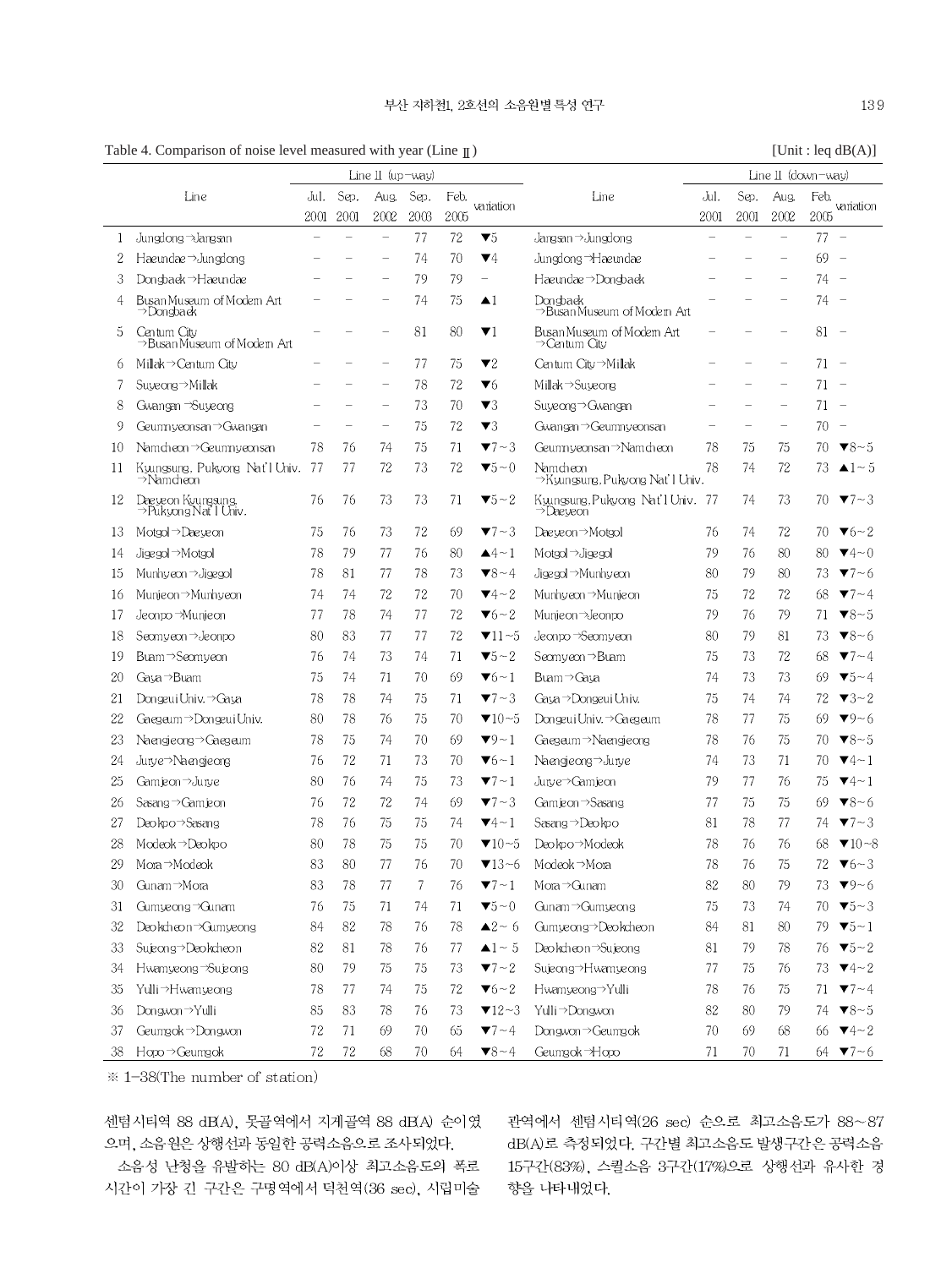|              | Table 5. Equivalence noise level and the highest noise source(Line $\mathbb I$ ) |                 |        |             |                          |                          |                                                       |                 |        |            |                                   | [Unit : dB(A)]           |
|--------------|----------------------------------------------------------------------------------|-----------------|--------|-------------|--------------------------|--------------------------|-------------------------------------------------------|-----------------|--------|------------|-----------------------------------|--------------------------|
|              |                                                                                  |                 |        |             | the highest Explosive    |                          |                                                       |                 |        |            | the highest Explosive             |                          |
|              | Line II (up-way)                                                                 | Leq             |        | Lmin Lmax   | noise source time sec)   |                          | $\text{Line II}(\text{down}-\text{way})$              | Laq             |        | Lmin Lmax  | moise source time sec)            |                          |
| $\mathbf{1}$ | Jungdong->Jangsan                                                                | $7\!\mathrm{2}$ | $50\,$ | 81          | Rolling                  | 5                        | Jangsan <sup>-&gt;</sup> Jungdong                     | $\pi$           | 45     |            | 89 Rolling                        | 12                       |
| 2            | Haandae $\neg$ Jungdong                                                          | 70              | 45     | 76          | $\overline{\phantom{a}}$ |                          | Jungdong→Haaundae                                     | 69              | 50     | $76 -$     |                                   |                          |
| 3            | Dongbaek→Haeundae                                                                | 79              | 49     | 87          | Rolling                  | 19                       | Haandae->Dongbaek                                     | 74              | 45     |            | 83 Rolling                        | $11\,$                   |
| 4            | Busan Museum of Modem Art<br>⇒Dongbaek                                           | 75              | 48     | 85          | Rolling                  | 9                        | Dongback<br>⇒Busen Museum of Modem Art                | 74              | 47     |            | 85 Rolling                        | 8                        |
| 5            | Centum City<br>→ Busan Museum of Modem Art                                       | 80              | 47     | 88          | Rolling                  | 17                       | Busan Museum of Modem Art<br>⇒Centum City             | 81              | 44     |            | 88 Rolling                        | 26                       |
| 6            | Millak→Centum City                                                               | 75              | 45     | 84          | Rolling                  | 17                       | Centum City <sup>-&gt;</sup> Millak                   | 71              | 50     | $78 -$     |                                   |                          |
|              | Suyeong⇒Millak                                                                   | 72              | 48     | 80          | Saugal                   | 4                        | Millak→Suveong                                        | 71              | 47     | $78 -$     |                                   |                          |
| 8            | Gwangan⇒Suyeong                                                                  | 70              | 47     | 75          | $\overline{\phantom{0}}$ |                          | Suyeong > Gwangan                                     | 71              | 49     | 77 -       |                                   |                          |
| 9            | Geumnyeonsen → Gwangan                                                           | 72              | 44     | 79          | ٠                        | $\overline{\phantom{a}}$ | Gwangan <sup>-&gt;</sup> Geumnyeonsan                 | 70              | 44     | 78         |                                   |                          |
| $10\,$       | Namcheon → Geumn veonsan                                                         | 71              | 48     | 78          |                          |                          | Geumnyeonsen∋Namcheon                                 | 70              | 47     | $\pi$ -    |                                   |                          |
| 11           | Kungaing, Puktong Nat 'I Univ.<br>⇒Namcheon                                      | 72              | 52     | 83          | Rolling                  | 4                        | Namcheon<br>. wane<br>⇒Kyungsung, Pukyong Nat' HJniv. | 73              | 44     |            | 86 Rolling                        | 4                        |
| 12           | Daeveon<br>→Kungaung, Pukuong Nat 'I Univ.                                       | 71              | 50     | 78          |                          |                          | Kyungsung, Pukyong Nat' Hiniv.<br>$\neg$ Daeveon      | 70              | 48     | $77 -$     |                                   |                          |
| 13           | Motgol→Daeyeon                                                                   | 69              | 56     | 75          |                          | $\overline{\phantom{0}}$ | Daeyeon⇒Motgol                                        | 70              | 47     | $\pi$ -    |                                   |                          |
| 14           | Jigegol⇒Motgol                                                                   | 80              | 45     | 89          | Rolling                  | 19                       | Motgol⇒Jigegol                                        | 80              | 48     |            | 88 Rolling                        | 17                       |
| 15           | Munhyeon → Jigegol                                                               | 73              | 48     | 80          | Squeal+Rolling           | 4                        | Jigegol→Munhyeon                                      | 73              | 48     |            | 81 Squal+Rolling                  | 3                        |
| 16           | Munjeon $\rightarrow$ Munhyeon                                                   | 70              | 48     | 75          | $\overline{\phantom{0}}$ | $\overline{\phantom{0}}$ | Munhyeon⇒Munjeon                                      | 68              | 47     | 79         | $\overline{\phantom{a}}$          |                          |
| 17           | Jeom¤→Munjeon                                                                    | 72              | 47     | 83          | Squeal                   | 4                        | Munjeon⇒Jeompo                                        | 71              | 47     |            | 82 Squeal                         | 4                        |
| 18           | Seomyeon →Jeompo                                                                 | 72              | 48     | 80          | Rolling                  |                          | Jeonpo > Seomyeon                                     | 73              | 48     |            | 82 Squeal                         | 12                       |
| 19           | Buam <sup>→</sup> Seomyeon                                                       | 71              | 48     | 82          | amouncements             | $\overline{\phantom{0}}$ | Seomyeon→Buam                                         | 68              | 47     | $76 -$     |                                   |                          |
| 20           | Gava→Buam                                                                        | 69              | 51     | 75          | $\overline{a}$           |                          | Buam→Gava                                             | 69              | 46     | $78 -$     |                                   |                          |
| 21           | Dongeui Univ.→Gaya                                                               | 71              | 47     | 78          | $\overline{\phantom{0}}$ |                          | Gaya→Dongeui Univ.                                    | 72              | 49     |            | 80 Rolling                        | $\mathbf{1}$             |
| 22           | Gaegam → Dongeui Univ.                                                           | 70              | 47     | 75          | $\overline{\phantom{a}}$ | $\overline{\phantom{a}}$ | Dongeui Univ.→Gaegaum                                 | 69              | 56     | 77         | $\overline{\phantom{a}}$          |                          |
| 23           | Naengjeong > Gaegaum                                                             | 69              | 54     | 75          | $\overline{\phantom{a}}$ |                          | Gaega.m⇒Naengjeong                                    | 70              | 48     | 78         | $\hspace{0.1mm}$ $\hspace{0.1mm}$ |                          |
| 24           | Jurye → Naengjeong                                                               | 70              | 46     | 77          | $\overline{\phantom{0}}$ | -                        | Naengjeong->Jurye                                     | 70              | 45     | 76 -       |                                   |                          |
| 25           | Gamjeon⇒Jurye                                                                    | 73              | 49     | 83          | Rolling                  | 7                        | Jurye <sup>-&gt;</sup> Gamjeon                        | 75              | 44     |            | 86 Rolling                        | 8                        |
| 26           | Sasang → Gamjeon                                                                 | 69              | 45     | 76          | $\overline{\phantom{a}}$ |                          | Gamjeon → Sasang                                      | 69              | 56     | $77 -$     |                                   |                          |
| 27           | Deokpo⇒Sasang                                                                    | 74              | 46     | 84          | Rolling                  | 7                        | Sasang >Deokpo                                        | 74              | 46     |            | 83 Rolling                        | $11\,$                   |
| 28           | Modeok⇒Deokpo                                                                    | 70              | 47     | 83          | <b>Brake</b>             |                          | Deokpo <sup>-&gt;</sup> Modeok                        | 68              | 44     | 78         | $\overline{\phantom{a}}$          |                          |
| 29           | Mora⇒Modeok                                                                      | 70              | 46     | 80          | Brake                    |                          | Modeok⇒Mora                                           | 72              | 46     | 79 -       |                                   |                          |
| 30           | Gunam <sup>→</sup> Mora                                                          | 76              | $46\,$ | C.C.        | Rolling                  | 14                       | Mora→Gunam                                            | 73              | $4\!8$ |            | 80 Rolling                        |                          |
| 31           | Gumµeong⇒Gunam                                                                   | 71              | 46     | 8b<br>79    |                          | $\overline{\phantom{0}}$ | Gunam→Gunnyeong                                       | 70              | 52     | $\pi$ -    |                                   |                          |
| 32           | Deckcheon → Gumyeong                                                             | 78              | 49     | 87          | Rolling                  | ${\rm 28}$               | Gumyeong > Deokcheon                                  | 79              | 45     |            | 87 Rolling                        | 36                       |
| 33           | Sujeong → Deokcheon                                                              | 77              | 48     | 86          | Rolling                  | 24                       | Deokcheon→Sujeong                                     | 76              | 47     |            | 87 Rolling                        | $17\,$                   |
|              |                                                                                  |                 |        |             |                          |                          |                                                       |                 |        |            |                                   |                          |
| 34           | Hwamyeong->Sujeong                                                               | 73              | 46     | 84          | Rolling                  | 4                        | Sujeong->Hwamyeong                                    | 73              | 47     |            | 84 Rolling                        | $\overline{5}$           |
| 35           | Yulli⇒Hwamyeong                                                                  | 72              | 45     | 81          | Fan                      | 1                        | Hwamyeong->Yulli                                      | 71              | 45     | $79 -$     |                                   |                          |
| 36           | Dongwon⇒Yulli                                                                    | 73              | 46     | 80          | Rolling                  | $\mathbf{1}$             | Yulli→Dongwon                                         | 74              | 44     |            | 83 Rolling                        | 7                        |
| 37           | Geungok→Dongwon                                                                  | 65              | 43     | 75          | $\qquad \qquad -$        | $\overline{\phantom{0}}$ | Donavon <sup>-&gt;</sup> Geungok                      | 66              | 45     |            | 84 Brake                          |                          |
| 38           | Hopo → Geumgok                                                                   | 64              | 42     | 75          | $\overline{\phantom{a}}$ | $\overline{\phantom{0}}$ | Gamgok→Hopo                                           | 64              | 51     | $72 -$     |                                   | $\overline{\phantom{0}}$ |
|              | Average                                                                          | $7\!\mathrm{2}$ | 47     | $80 -$      |                          | $\equiv$                 | Average                                               | $7\!\mathrm{2}$ | 47     | $81 -$     |                                   | $\overline{\phantom{0}}$ |
|              | Over 80 dB(A)                                                                    |                 |        | 21 sections |                          |                          | Over 80 dB(A)                                         | 18 sections     |        |            |                                   |                          |
|              | Over 85 dB(A)                                                                    |                 |        | 7 sections  |                          |                          | Over 85 dB(A)                                         |                 |        | 8 sections |                                   |                          |

 $*$  except announcements

#### 소음도 분포 특성

의 소음도가 약 62%를 차지하고 있으며, 등가소음도별 분포그 1호선 상 · 하행선의 등가소음도 분포는 65~75 dB(A) 사이 림을 보면 3개의 꼭지점을 나타내는데 즉 56~58 dB(A) 사이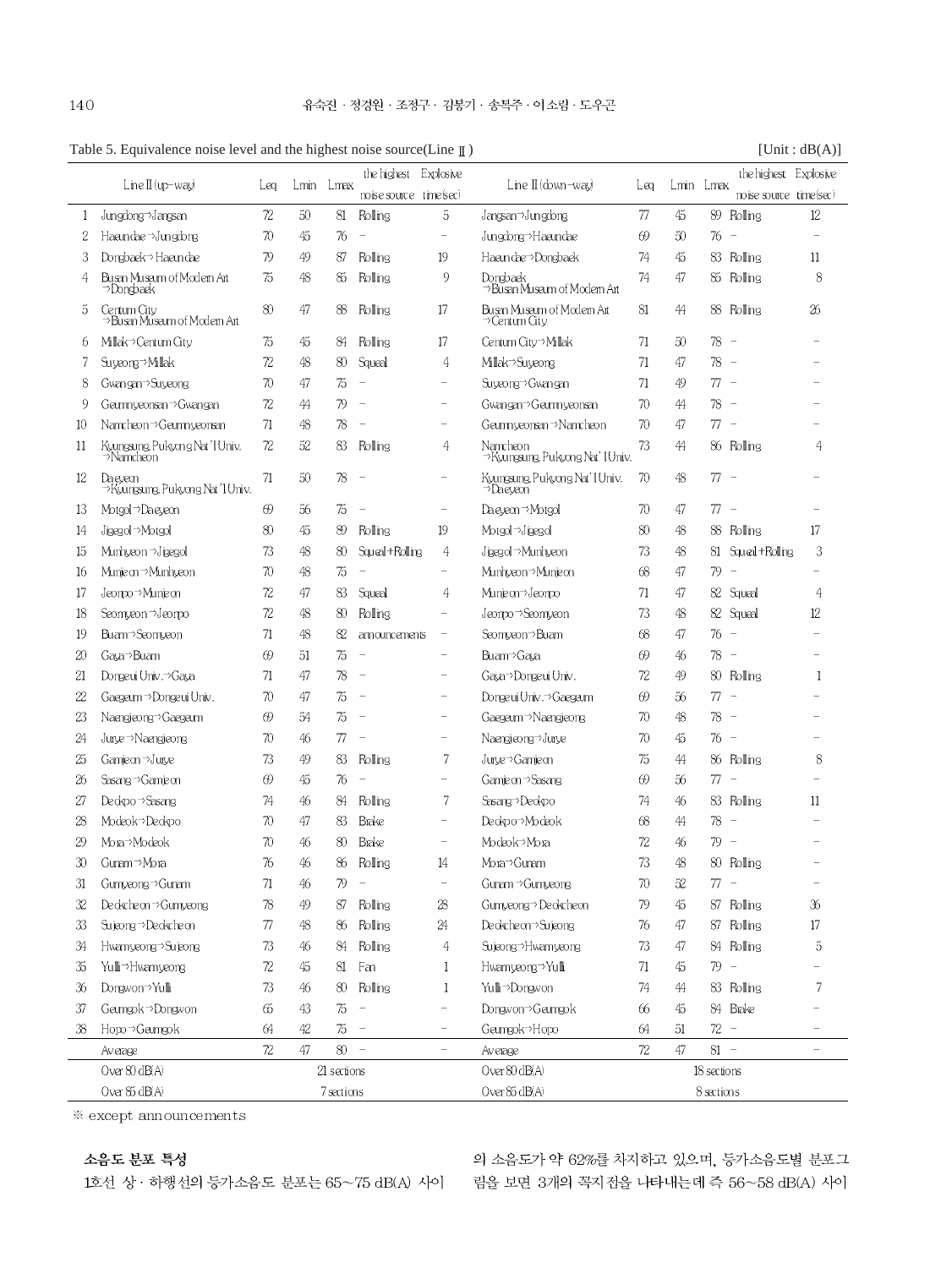의 소음은 전동차 상 · 하부에 장착된 보조기기 발생음이며. 65~68 dB(A) 사이의 소음은 전동차가 서행 시(50~55 km /hr) 차륜과 레일의 상태가 양호할 경우 발생할 수 있는 최소 한의 주행소음이며, 71~75 dB(A) 사이의 소음은 현재 1호선 상 · 하행선의 주행소음(75 km/hr)인 것으로 나타났다. 또한 1 호선은 자갈도상의 레일구조와 불연속 레일 충격음과 진동을 동시에 발생시켜 2호선의 공력소음과는 다른 주파수의 소음원 으로 조사되었다.



Fig. 5. Distribution of energy equivalent sound level(Line  $\lceil \cdot \rceil$ ). Fig. 7. Variation of frequeccy in Line  $\lceil \cdot \rceil$ .

2호선 상 · 하행선은 1호선과는 달리 자갈도상이 아닌 콘크 리트도상과 레일 장대화 등으로 전동차 운전으로 2가지 주행 소음으로 대별되는데 즉 정차 시 44~47 dB(A)(출입문 개폐 안함)의 소음도와 주행시 66~71 dB(A) 사이의 소음으로 나타 나 직선구간에서 주행소음은 1호선보다 낮은 것으로 나타났 다. 그러나 최고소음도가 80 dB(A)이상인 구간의 발생율에서 1호선은 전체발생율의 1%이하인 반면 2호선은 3%이상으로 일 부구간에서 전동차 주행으로 인한 공력소음이 높은 것으로 나 타났다.



Fig. 6. Distribution of energy equivalent sound level(Line  $\mathbb{I}$ ).

#### 소음원별 주파수 특성

1호선 상 · 하행선 전동차의 주행 시 발생하는 소음 중 높은 주파수대의 소음으로 차륜과 레일의 마찰 소리에 의한 스퀼 소 음과 불연속 레일 충격음, 환풍기 소음 등이 해당되었으며, 그 외 전동차 추진모터음 및 안내방송음은 1 KHz 이상에서 소음 도가 낮아지는 경향을 보였다. 또한 1호선 상 · 하행선은 2호선 과 달리 자갈도상으로 이루어져 주행소음(공력음, 반사음) 발 생율이 상대적으로 적었다.

2호선의 레일구조는 1호선과 달리 콘크리트도상으로 제작되 어 전동차 운행 시 공력소음과 반사음이 동시에 발생하는 것으 로 조사되었으며, 대부분의 소음이 높은 주파수 대역에서 발생 하여 2호선을 이용하는 시민들이 1호선보다 높은 주파수대의 소음원에 노출되는 것으로 조사되었다. 특히 곡선주로가 많은 구명역에서 덕천역 구간에서는 30 sec이상 높은 주파수 대역 의 소음에 노출되었다. 따라서 2호선의 방음대책 수립 시 1호 선과는 다른 방음대책이 있어야 할 것으로 사료된다.





Fig. 8. Variation of frequeccy in Line  $\mathbb I$ .

#### 각 노선별 소음특성

본 조사결과 지하철 운행으로 인해 발생할 수 있는 소음은 1 호선의 경우 불연속 레일구간의 충격음, 휠 /레일 스퀼소음, 공력소음으로 대별된다. 휠/레일 스퀼소음의 주파수 대역은 4 KHz 부근에서 가장 큰 소음도를 나타내며 차량의 속도가 증 가하면서 없어지는 특징이 있는 반면 불연속 레일구간의 충격 음과 공력 소음은 500 Hz 부근에서 가장 큰 소음도를 나타내 며 차량의 속도가 증가 할 수 록 소음도도 동시에 커지는 특징 이 있다. 그러나 1. 2호선 소음의 66%이상을 차 지 하는 충격 음 및 공력음의 발생 특성이 다르고, 레일구조 또한 달라 발생 소음의 특성에 맞는 소음대책이 필요할 것으로 사료된다.

#### 1호선 상행선 (노포동 ⇒ 신 평, 33개 구간)

1호선 상행선 33개 구간 중 최고소음도가 80 dB(A)이상은 22개 구간(약 66%)이며 85 dB(A)이상은 3개 구간(약 9%)으 로 부전동역에서 서면역 87 dB(A), 법내골역에서법일동역 87 dB(A), 중앙동역에서 남포동역 86 dB(A) 구간으로 측정되었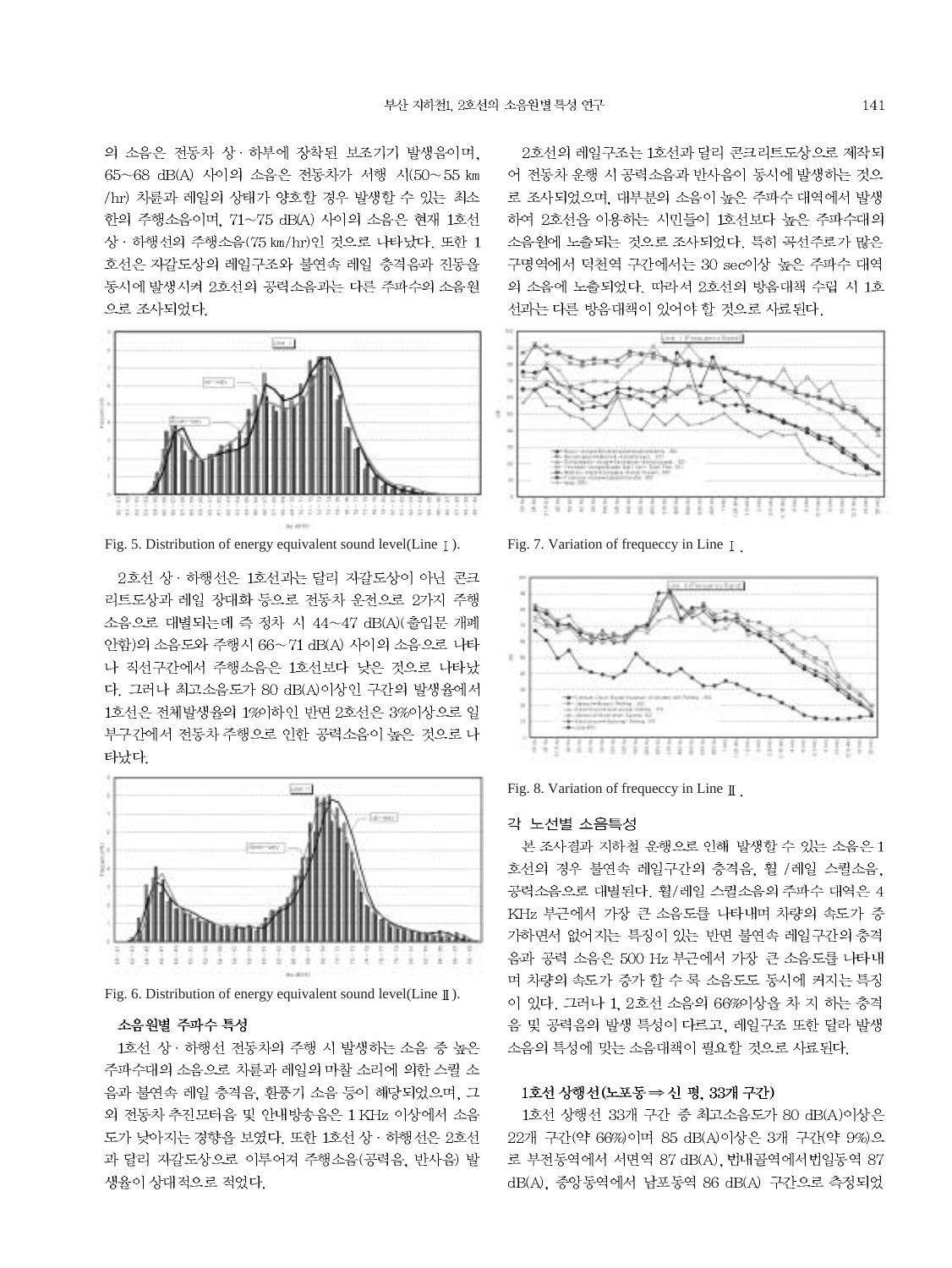다. 1호선 상 · 하행선의 주 소음원은 불연속 레일구간의 충격 음으로 소음과 진동이 동시에 발생하며 전동차의 속도가 증가 할수록 소음도도 동시에 증가하는 것으로 조사되었다. 그리고 레일 사이의 간격이 짧아 레일사이를 연결하는 이음새를 통과 시 소음과 진동을 발생시키는 것으로 조사되었다.

즉 1호선의 소음특성은 16~31.5 Hz 사이의 저주파 대역 소 음은 전동차 상 · 하부에 위치한 집전장치(Pantograph) 및 냉 · 난방장치와 같은 차량 보조기기에서 발생하는 소음이며, 125~250 Hz 사이의 발생소음은 1호선이 2호선에 비해 레일 사이의 간격이 짧아(20 m 40 m 레일로 교체 중) 레일을 이어 주는 이음새 통과 시 발생하는 소음인 것으로 조사되었다. 따 라서 1호선의 불연속 레일구간의 충격음을 최소화하고 이음새 부분에 방진고무 등을 설치하여 전동차 주행으로 인한 충격음 을 완화시킬 것으로 사료된다.

#### 1호선 하행선(신 평 ⇒ 노포동, 33개 구간)

1호선 하행선 33개 구간 중 최고소음도가 80 dB이상은 19 개 구간(약 57%)이며, 85 dB이상은 8개 구간(약 24%)으로 1 호선에 비해 약 3배정도 많은 것으로 측정되었다. 또한 하행선 은 상행선에 비해 불연속 레일구간의 충격음 발생율이 14회 (74%)로 약 2배 정도 많은 것으로 측정되었다. 하행은 상행선 과 같은 충격음의 유형은 비슷하나 소음도의 크기 및 고주파 대역에서 상행보다 소음도가 높아 방음재질 선택 시 상행보다 는 주파수 대역 폭이 넓고 흡음율이 높은 재질을 선택해야 할 것으로 사료된다.

#### 2호선 상행선 (호 포 ⇒ 장 산, 38개 구간)

2호선 상행선 38개 구간 중 최고소음도가 80 dB(A)이상은 21개 구간(약 55%)이며 85 dB(A)이상은 7개 구간(약 18%)으 로 동백역에서 해운대역 87 dB(A), 시립미술관역에서 동백역 85 dB(A), 센텀시티역에서 시립미술관역 88 dB(A), 지게골역 에서못골역 89 dB(A), 구남역에서 모라역 86 dB(A), 덕천역 에서 구명역 87 dB(A), 수정역에서 덕천역 86 dB(A) 구간으 로 측정되었다.

2호선은 1호선과는 다른 레일구조(콘크리트도상, 레일의 장 대화 등)로 이루어져 전동차 주행 시 소음특성에서 1호선과 다 른 것으로 나타났다. 즉 2호선의 경우 곡선주로가 1호선보다 많고 특히 덕천역에서 구명역(상행-977 m, 하행-967 m). 수정역에서 덕천역(상행-684 m, 하행-607 m)의 곡선연장이 길며 소음폭로시간 또한 길어 이용시민의 불편이 있는 것으로 조사되었다. 따라서 2호선 소음저감대책 수립 시 곡선주로의 주행소음을 저감할 수 있는 대책이 수립되어야 할 것으로 사료 된다.

2호선의 공력소음의 특징은 곡선주로에서 차륜의 외측과 내 측의 회전반경이 상이한 관계로 발생하며, 시공 및 관리상 편 리한 콘크리트도상은 자갈도상에 비해 소음의 반사현상이 심 해 전동차의 속도가 증가할수록 소음이 커지는(콘크리트도상 이 자갈도상에 비해 약 4~10 dB(A) 높게 발생) 것으로 조사 되었다.

#### 2호선 하행(장산 => 호포, 38개 구간)

2호선 하행선 38개 구간 중 최고소음도가 80 dB(A)이상 은 18개 구간(약 47%)이며 85 dB(A)이상은 8개 구간(약 21%)으로 장산역에서 중동역 89 dB(A), 동백역에서 시립미 술관역 85 dB(A). 시립미술관역에서 센텀시티역 88 dB(A), 남천역에서 경성대부경대역 86 dB(A), 못골역에서 지게골역 88 dB(A), 주례역에서 감전역 86 dB(A), 구명역 에서 덕천역 87 dB(A), 덕천역에서 수정역 87 dB(A) 구간 으로 측정되었다.

2호선 하행선은 최고소음도 발생구간은 상행선과 유사하였 으며 발생소음 대부분이 전동차 진행 중 발생하는 공력소음이 15회로 83%를 차지하였다.

하행선의 경우에도 상행선과 동일하게 전동차 하부 차륜과 보조기기 장착부분에 소음방지용 덮개를 설치함으로써 주행 중 발생할 수 있는 공력소음을 줄일 수 있을 것으로 사료된다.

#### 결론

1. 1호선 상행선 (노포동 ⇒ 신 평)의 최고소음 발생원은 추진 모터음(45%). 불연속 레일 충격음(36%). 스퀼 소음(14%). 환풍 기소음(5%)으로 전동차 출발 시 발생 하는 추진모터음과 전동 차 주행 시 불연속 레일 충격음이 주 소음원으로 조사 되었다.

2. 1호선 하행선(신 평 ⇒ 노포동)의 경우 추진모터음 (21%), 불연속 레일충격음(68%), 환풍기(11%)로 불연속 레일 충격음이 상행선보다 하행선에서 더 많이 발생하는 것으로 측 정되었다. 하행선중 불연속 레일 충격음 발생이 특히 높은 구 간은 연산동역에서 교대앞역 91 dB(A), 남포동역에서 중앙동 역 88 dB(A), 대티역에서 서대신동역 86 dB(A), 자갈치역에 서 남포동역 86 dB(A)으로 평균 4~7 sec 정도 발생하여 부 산지하철의 전동차 제작기준('98년 제작 당시 85 dB(A)로 설 계)을 초과하는 것으로 측정되어 이에 대한 대책이 필요한 것 으로 조사되었으며, 1호선 주행 시 자주 발생하는 전동차의 추진모터음 및 스퀼소음 등이 빈번하게 발생하여 이용시민들 이 지하철을 이용하는 동안 높은 소음에 노출되는 것으로 측 정되었다.

3. 2호선 상행선의 경우 최고 소음도 발생구간 중 80 dB(A) 이상인 소음원은 공력소음(71%), 스퀼 소음(14%), 환풍기 (5%), 제동소음(10%)으로 주소음원은 공력소음으로 조사되었 다. 지게골역에서 못골역 구간의 주파수 대역별 최고 소음도 분포를 보면 250 Hz ~1 KHz 사이의 소음도가 80 dB(A) 이 상인 것으로 나타나 추후 방음 재질 선택 시 고려해야 할 것으 로 사료된다.